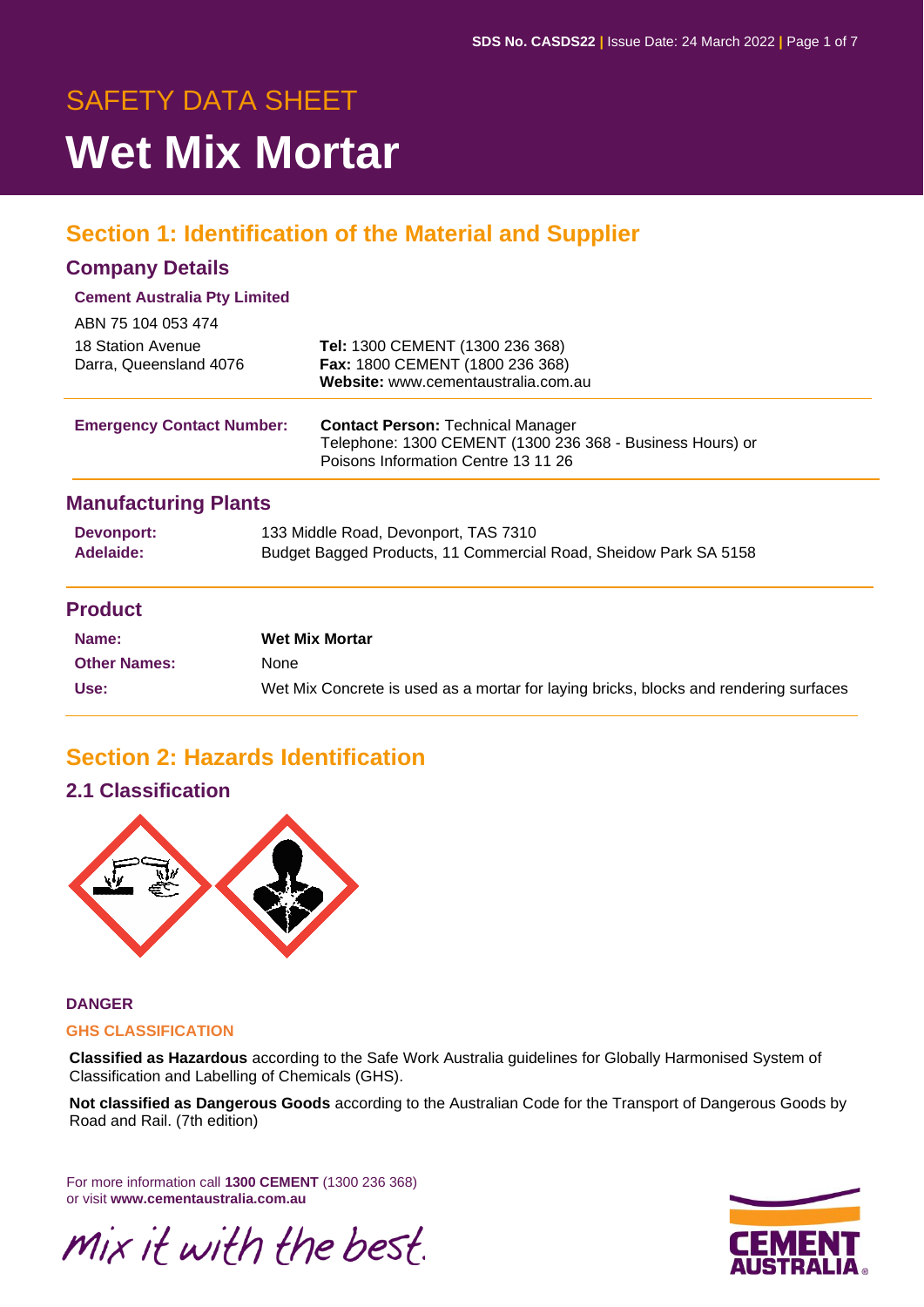A low proportion of the fine dust in the supplied dry product will be respirable crystalline silica. Once wetted, in the wet or final set form, risk of any airborne respirable dust will be low, but dry residues, or dust from cutting, grinding, abrading or finishing the set product may contain respirable crystalline silica.

#### **Hazard Class and Category**

**Skin Corrosion/ Irritation: Category 1C – When water added Sensitisation - Respiratory: Category 1**

### **2.2 GHS Label elements**

**Pictograms and Signal Words**



#### **DANGER**

#### **Hazard Statement(s)**

| H314 | Causes severe skin burns and eye damage.                                  |
|------|---------------------------------------------------------------------------|
| H334 | May cause allergy or asthma symptoms or breathing difficulties if inhaled |

#### **Prevention Statement(s)**

| P <sub>101</sub> | If medical advice is needed, have product container or label at hand.                                                                                    |
|------------------|----------------------------------------------------------------------------------------------------------------------------------------------------------|
| P <sub>102</sub> | Keep out of reach of children.                                                                                                                           |
| P <sub>103</sub> | Read label before use.                                                                                                                                   |
| P <sub>264</sub> | Wash any skin exposed to the product thoroughly after handling. Do not touch eyes until<br>hands are thoroughly washed clean of material.                |
| P <sub>280</sub> | Wear protective gloves in accordance with AS2161. Nitrile gloves of 8mil thickness. Wear<br>dust proof eye protection in accordance with (AS/NZS1337.1). |

#### **Response Statement(s)**

| P305+P351+P338       | IF IN EYES: Immediately call POISON CENTRE 131126 or Doctor. Rinse cautiously with<br>water for several minutes. Remove contact lenses, if present and easy to do. Continue<br>rinsing. |
|----------------------|-----------------------------------------------------------------------------------------------------------------------------------------------------------------------------------------|
| $P302 + P352$        | IF ON SKIN: Wash with plenty of soap and water.                                                                                                                                         |
| P362                 | Take off contaminated clothing and wash before re-use.                                                                                                                                  |
| $P332 + P313$        | If skin irritation occurs: Get medical advice/attention.                                                                                                                                |
| P304 + P340 + P305   | IF INHALED: Remove to fresh air and keep at rest in a position comfortable for breathing.                                                                                               |
| $P337 + P313$        | If eye irritation persists: Get medical advice/attention.                                                                                                                               |
| $P301 + P330 + P331$ | IF SWALLOWED: Rinse mouth. Do NOT induce vomiting.                                                                                                                                      |

#### **Storage Statement(s)**

| P403+P233 | Store in a well-ventilated place. Keep container tightly closed. |
|-----------|------------------------------------------------------------------|
| P405      | Keep container tightly closed. Store locked up.                  |

#### **Disposal Statement(s)**

**P501** Dispose of unused contents or container in accordance with local authority guidelines. Please dispose of packaging in appropriate general waste collection (not suitable for recycling).

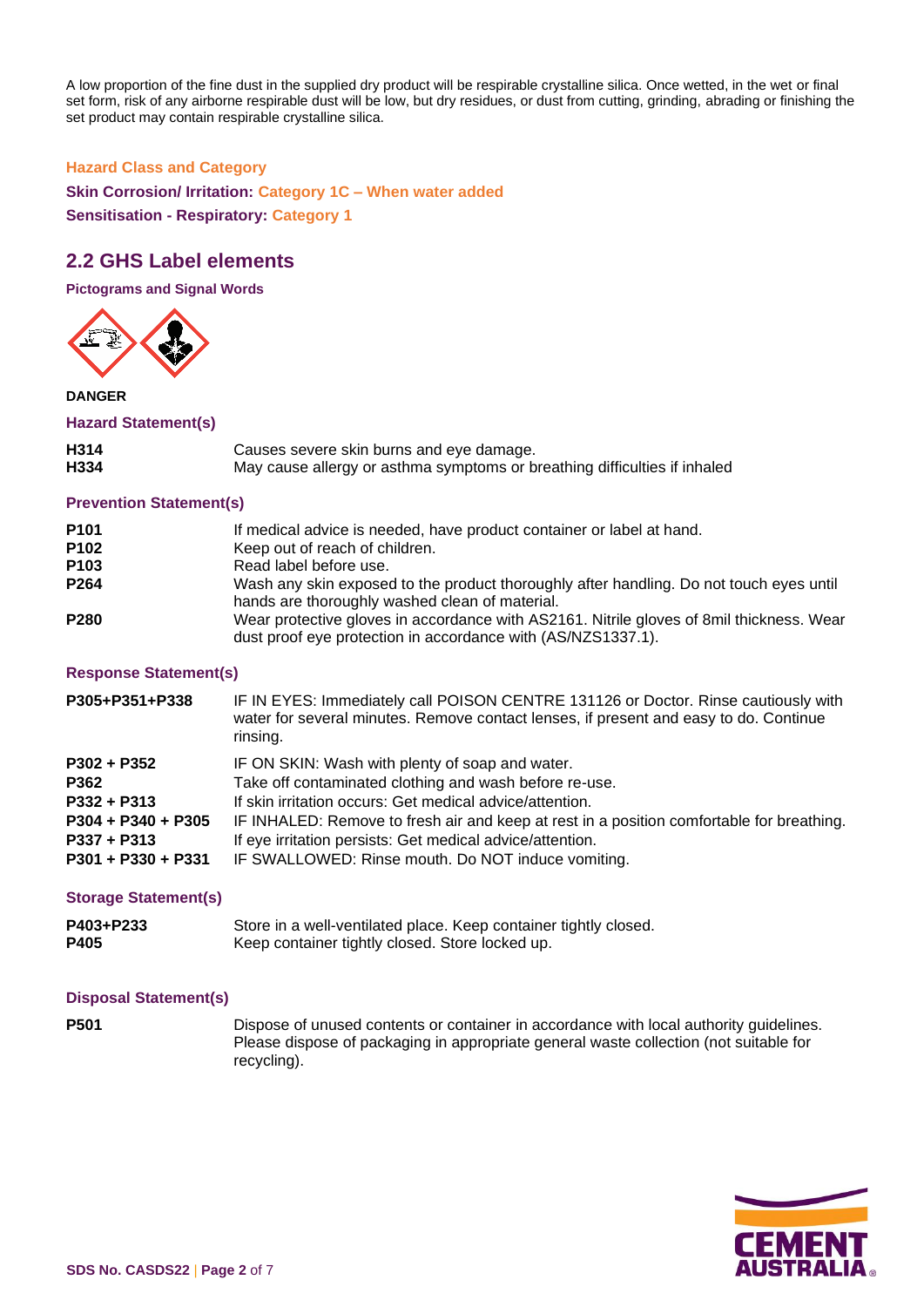### **2.3 Other hazards**

RESPIRATORY SENSITISERS: Avoid breathing dust. Repeated inhalation of the dust containing crystalline silica may cause bronchitis, silicosis (scarring of the lung) and the risk of scleroderma. Safety: When exposed to dust, wear a suitable respirator (AS/NZS1715, 1716). When cutting or abrading concrete, keep it wet to avoid creating hazardous dust.

SAFETY EQUIPMENT: Recommended protective clothing when handling product includes gloves, boots, long sleeves/pants, eye protection i.e., goggles (AS2161) and eye/face protection (AS/NZS1337.1).

# **Section 3: Composition/Information on Ingredients**

| <b>Chemical Entity</b>                                     | <b>Proportion</b>      | <b>CAS Number</b> |  |
|------------------------------------------------------------|------------------------|-------------------|--|
| <b>Blended Cement (Type GB) containing:</b>                | <b>Total: 10%</b>      |                   |  |
| Ground Granulated Blast Furnace<br>slag (where applicable) | $8 - 80%$              | 65996-69-2        |  |
| Fly ash (where applicable)                                 | $8 - 50%$              | 68131-74-8        |  |
| Hexavalent Chromium Cr (VI)                                | $<$ 10 ppm             | 18540-29-9        |  |
| Crystalline Silica (Quartz) in ash                         | $<$ 1 up to 10%        | 14808-60-7        |  |
| Total respirable silica                                    | Below reporting limits | 14808-60-7        |  |
| <b>Brick laying sand</b>                                   | 85%                    | 14808-60-7        |  |
| Crystalline Silica (Quartz)                                | >95%                   | 14808-60-7        |  |
| Total respirable silica                                    | Below reporting limits | 14808-60-7        |  |
| Hexavalent Chromium Cr (VI)                                | $<$ 1 ppm              | 18540-29-9        |  |
| <b>Hydrated Lime</b>                                       | 5%                     | 1305-62-0         |  |

## **Section 4: First Aid Measures**

|                              | Rinse mouth and lips with water. Do not induce vomiting. Give water to drink to dilute<br>stomach contents. If symptoms persist, seek medical attention.                                                                                                                                                |
|------------------------------|---------------------------------------------------------------------------------------------------------------------------------------------------------------------------------------------------------------------------------------------------------------------------------------------------------|
| Eyes:                        | Flush thoroughly with flowing water for 15 minutes to remove all traces. If symptoms<br>such as irritation or redness persist, seek medical attention. If wet cement is splashed in<br>the eye, always treat as above, and seek urgent medical attention.                                               |
| <b>Skin:</b>                 | Remove heavily contaminated clothing immediately. Wash off skin thoroughly with<br>water. Use a mild soap if available. Shower if necessary. Seek medical attention for<br>persistent irritation or burning of the skin.                                                                                |
| <b>Inhalation:</b>           | Remove to fresh air, away from dusty area. If symptoms persist, seek medical attention.                                                                                                                                                                                                                 |
| <b>First Aid Facilities:</b> | Eye wash station. Washing facilities with running water.                                                                                                                                                                                                                                                |
| <b>Advice to Doctor:</b>     | Treat symptomatically. Wet cement burns to skin or eye may result in corrosive caustic<br>burns.                                                                                                                                                                                                        |
|                              | Ingestion of significant amounts of cement dry or wet is unlikely. Do not induce emesis<br>or perform gastric lavage. Neutralization with acidic agents is not advised because of<br>increased risks of exothermic burns. Water-mineral oil soaks may aid in removing<br>hardened cement from the skin. |
|                              | Ophthalmological opinion should be sought for ocular burns.                                                                                                                                                                                                                                             |

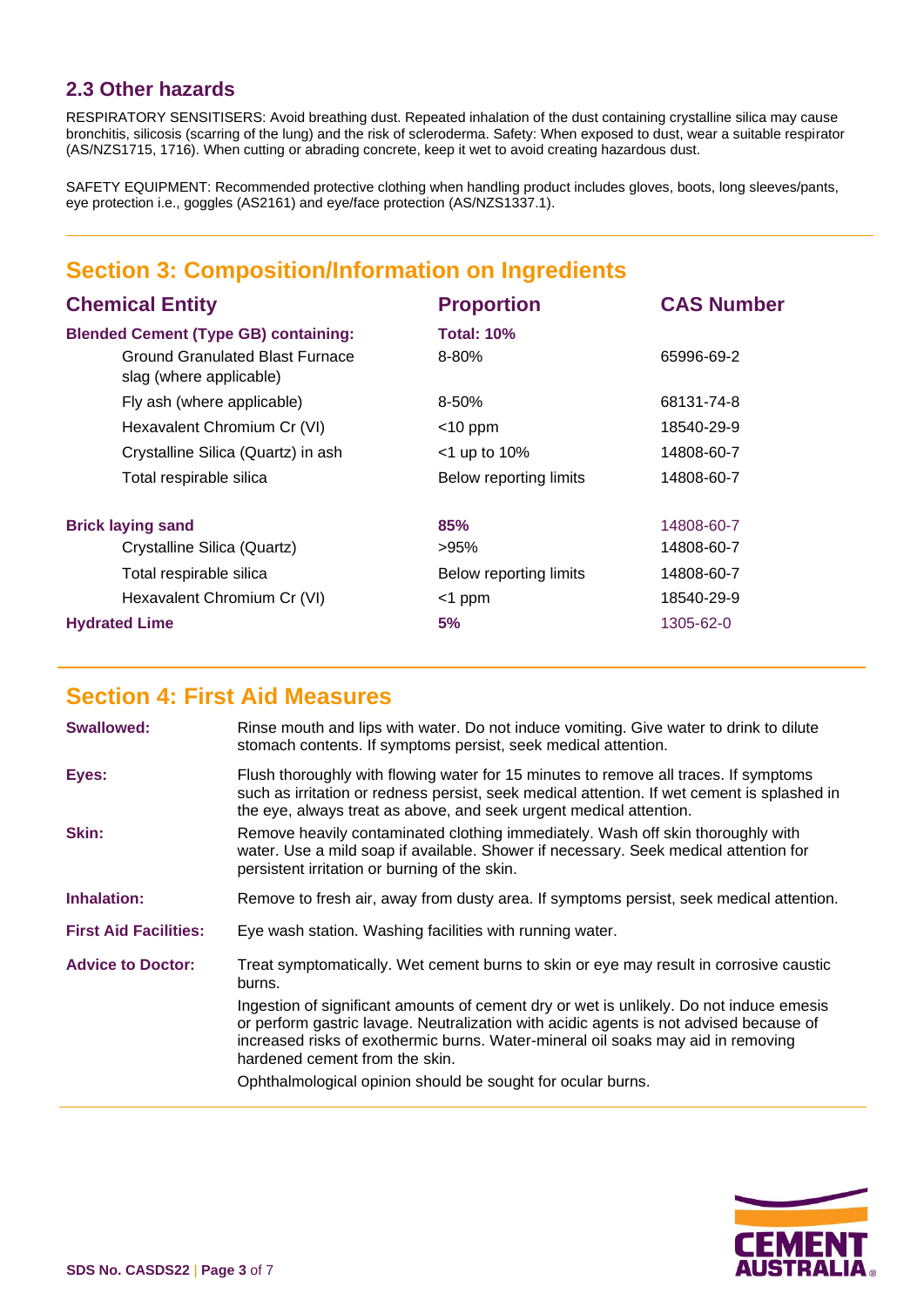# **Section 5: Fire Fighting Measures**

| <b>Fire/Explosion Hazard:</b>                                             | None           |
|---------------------------------------------------------------------------|----------------|
| <b>Hazchem Code:</b>                                                      | None allocated |
| <b>Flammability:</b>                                                      | Not flammable  |
| <b>Extinguishing Media:</b>                                               | None required  |
| <b>Hazards from Combustion Products:</b>                                  | <b>None</b>    |
| <b>Special Protective Precautions</b><br>and equipment for fire fighters: | None required  |

## **Section 6: Accidental Release Measures**

**Spills:** Spills are best cleaned up by vacuum device to avoid generating airborne dust. Recommendations on Exposure Control and Personal Protection should be followed during spill clean-up. Keep product out of storm water and sewer drains.

### **Section 7: Handling and Storage**

**Handling:** When supplied in bags these need to be handled in accordance with manual handling Code of Practice. **Storage:** Protect from moisture to prevent hardening. Storage of cement may be in concrete silos, steel

bins, or plastic lined multi-ply paper bags.

### **Section 8: Exposure Controls/Personal Protection**

### **8.1 Control parameters**

#### **Exposure standards**

|                                                   |                  |     | <b>TWA</b>        |       | <b>STEL</b>       |
|---------------------------------------------------|------------------|-----|-------------------|-------|-------------------|
| Ingredient                                        | <b>Reference</b> | ppm | mg/m <sup>3</sup> | ppm   | mg/m <sup>3</sup> |
| Calcium carbonate (Limestone, Marble,<br>Whiting) | SWA (AUS)        | --  | 10                | --    |                   |
| Calcium oxide                                     | SWA (AUS)        | $-$ | 2                 | $- -$ |                   |
| Gypsum (Calcium sulphate)                         | SWA (AUS)        | --  | 10                | --    |                   |
| Magnesium oxide (fume)                            | SWA (AUS)        | $-$ | 10                | --    |                   |
| <b>Portland Cement</b>                            | SWA (AUS)        | $-$ | 10                | --    |                   |
| Quartz (respirable dust)                          | SWA (AUS)        | --  | 0.05              | --    |                   |

#### **Biological limits**

No biological limit values have been entered for this product.

### **8.2 Exposure controls**

### **Engineering controls**

Avoid inhalation. Use in well ventilated areas. Where an inhalation risk exists, mechanical extraction ventilation is recommended. Maintain dust levels below the recommended exposure standard.

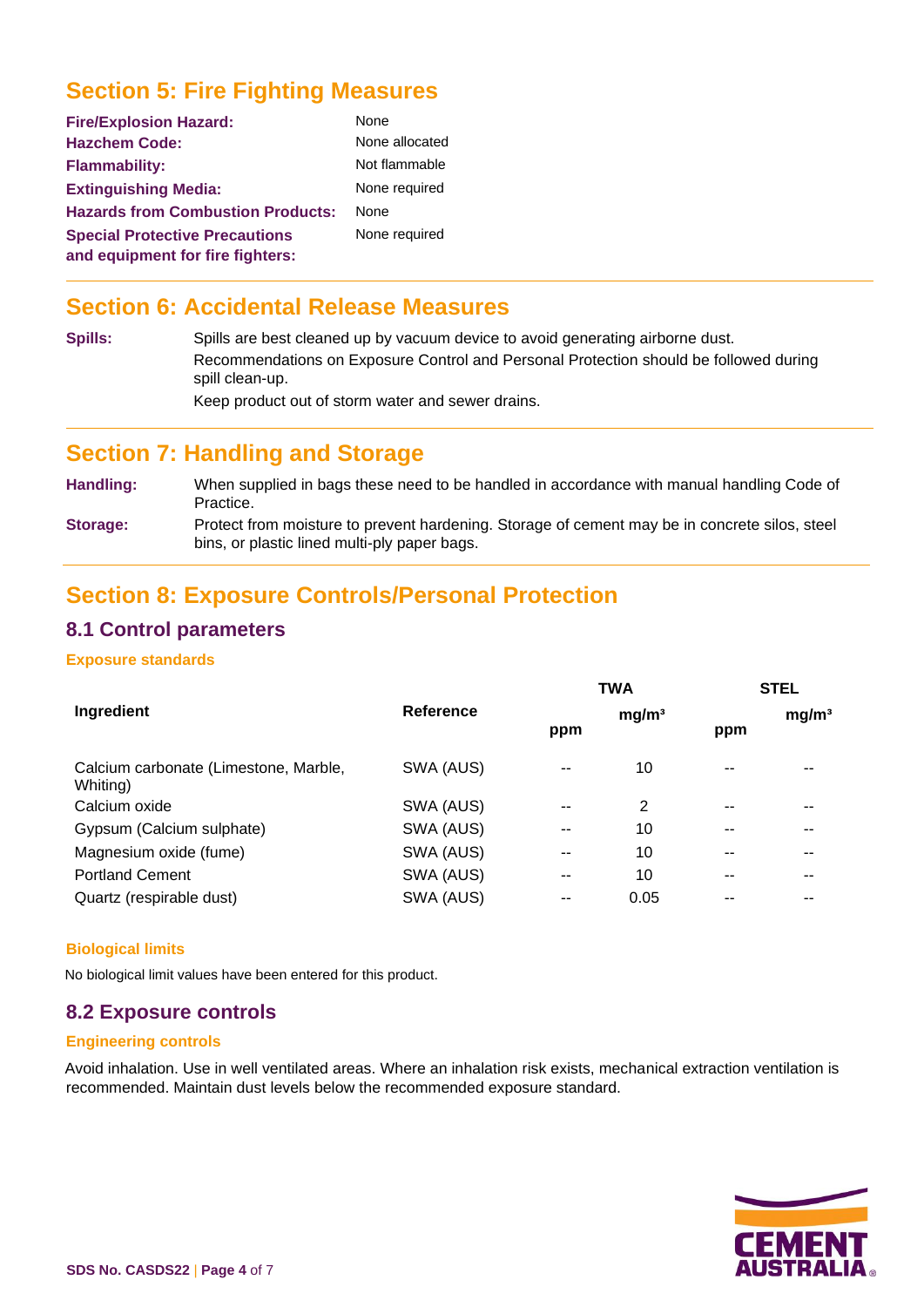#### **PPE**

Eyes / Face: Wear safety glasses when handling material to avoid contact with eyes.

- Body/Skin: Use clothing that provides comprehensive protection to the skin, e.g. cotton, rubber, PVC or Viton. Long sleeved shirt and full-length trousers.
- Hands: Wear PVC, rubber or cotton gloves when handling material to prevent skin contact. AS/NZS 2161.10: When handling wet-mix wear rubber boots. PPE should be changed regularly, with skin washed and completely dried to prevent cement particles from being trapped inside gloves or boots
- Respiratory: Where an inhalation risk exists wear a Class P1 (Particulate) respirator, dependent on a sitespecific risk assessment. At high dust levels, wear an Air-line respirator or a Full-face Class P3 (Particulate) respirator.

# **Section 9: Physical and Chemical Properties**

| Appearance:                 | A grey sandy mixture of fine and coarse solid particles.                                 |  |
|-----------------------------|------------------------------------------------------------------------------------------|--|
| Odour:                      | No distinctive odour                                                                     |  |
| <b>Boiling Point/Range:</b> | Melting point $>1200^{\circ}$ C                                                          |  |
| <b>Vapour Pressure:</b>     | Not applicable                                                                           |  |
| <b>Specific Gravity:</b>    | 2.75                                                                                     |  |
| <b>Flash Point:</b>         | Not applicable                                                                           |  |
| <b>Flammability Limits:</b> | Not applicable                                                                           |  |
| <b>Solubility:</b>          | Slight, reacts on mixing with water forming an alkaline (caustic) solution ( $pH > 11$ ) |  |
| <b>Particle Size:</b>       | Up to 40% of the fresh dry material may be respirable (below 10 microns)                 |  |

### **Section 10: Stability and Reactivity**

Blended Cements are stable substances, compatible with most other building materials, will not decompose into hazardous by-products and do not polymerise.

| <b>Chemical Stability:</b>               | Chemically stable                     |
|------------------------------------------|---------------------------------------|
| <b>Conditions to Avoid:</b>              | Keep free of moisture during storage. |
| <b>Incompatible Materials:</b>           | None                                  |
| <b>Hazardous Decomposition Products:</b> | None                                  |
| <b>Hazardous Reactions:</b>              | None                                  |

# **Section 11: Toxicological Information**

| <b>Reproductive</b>             | Insufficient data available to classify as a reproductive toxin.                                                                                                                                                                                                                                                                                                     |
|---------------------------------|----------------------------------------------------------------------------------------------------------------------------------------------------------------------------------------------------------------------------------------------------------------------------------------------------------------------------------------------------------------------|
| <b>STOT - single exposure</b>   | Irritating to the respiratory system. Over exposure may result in irritation of the<br>nose and throat, with coughing. High level exposure may result in breathing<br>difficulties.                                                                                                                                                                                  |
| <b>STOT - repeated exposure</b> | Repeated exposure to respirable silica may result in pulmonary fibrosis<br>(silicosis). Silicosis is a fibronodular lung disease caused by deposition in the<br>lungs of fine respirable particles of crystalline silica. Principal symptoms of<br>silicosis are coughing and breathlessness. In the wet state, the likelihood of an<br>inhalation hazard is reduced |

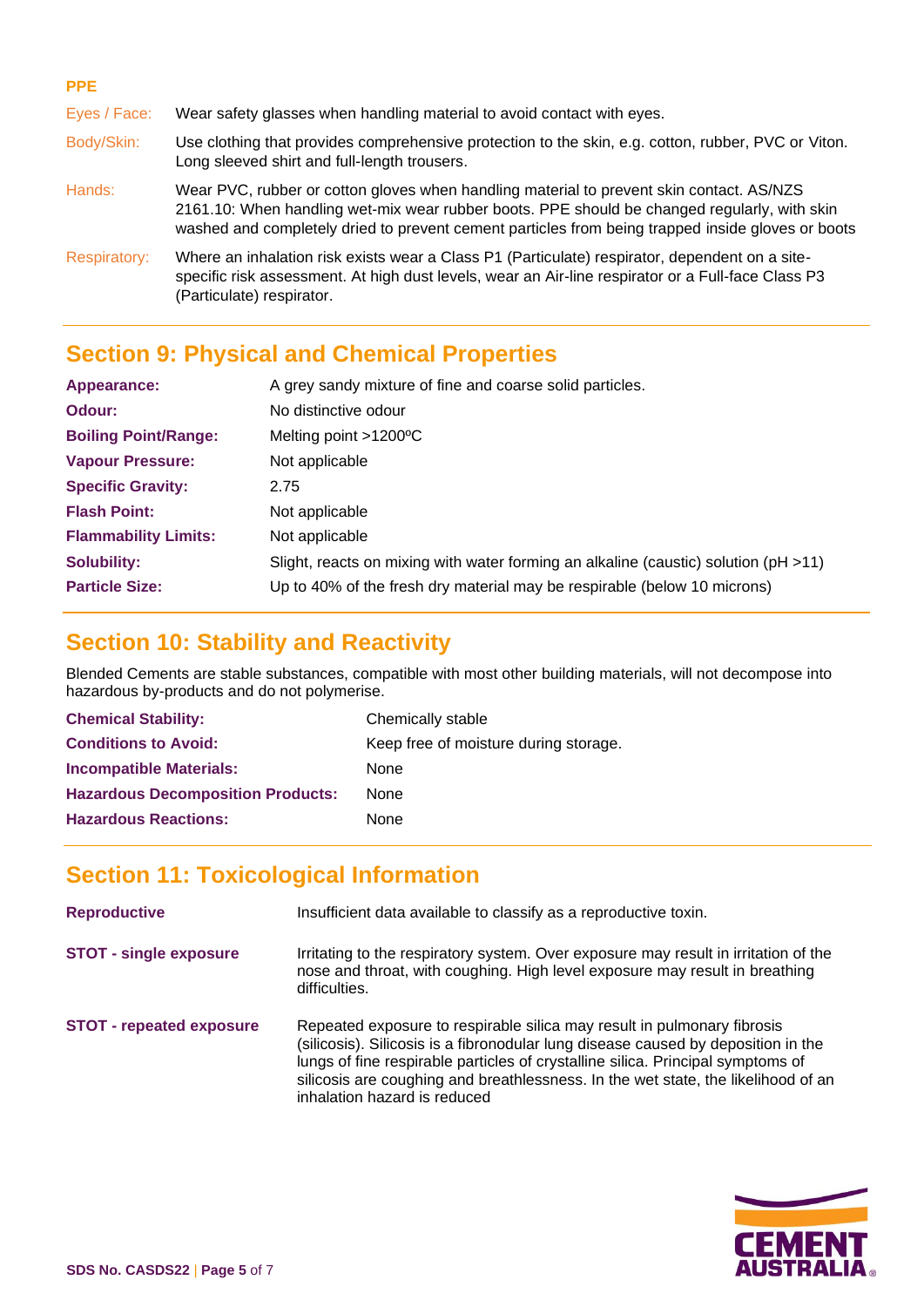| <b>Acute toxicity</b>  | No known toxicity data is available for this product. Based on available data,<br>the classification criteria are not met.                                                                                                                                                                                                                                                                                                                                                                                                                                                                                      |
|------------------------|-----------------------------------------------------------------------------------------------------------------------------------------------------------------------------------------------------------------------------------------------------------------------------------------------------------------------------------------------------------------------------------------------------------------------------------------------------------------------------------------------------------------------------------------------------------------------------------------------------------------|
| <b>Skin</b>            | Irritating to the skin. Contact with powder or wetted form may result in irritation,<br>rash and dermatitis. Prolonged exposure to wet cement can cause serious,<br>potentially irreversible skin damage in the form of chemical burns.                                                                                                                                                                                                                                                                                                                                                                         |
| Eye                    | Causes serious eye damage. Contact with moisture in the eyes may result in<br>irritation, lacrimation, pain, redness, conjunctivitis, and possible alkaline burns<br>aided by mechanical irritation and abrasion. Exposure to wet cement can<br>cause serious, potentially irreversible eye damage in the form of chemical<br>burns.                                                                                                                                                                                                                                                                            |
| <b>Sensitisation</b>   | Not classified as causing respiratory sensitisation. Some individuals may<br>exhibit an allergic skin response upon exposure to cement, possibly due to<br>trace amounts of chromium.                                                                                                                                                                                                                                                                                                                                                                                                                           |
| <b>Mutagenicity</b>    | Insufficient data available to classify as a mutagen.                                                                                                                                                                                                                                                                                                                                                                                                                                                                                                                                                           |
| <b>Carcinogenicity</b> | This product contains crystalline silica which is classified as carcinogenic to<br>humans (IARC Group 1). However, there is sufficient information to conclude<br>that the relative risk of lung cancer is increased in persons with silicosis.<br>Therefore, preventing the onset of silicosis will also reduce the cancer risk.<br>Hexavalent chromium compounds are also classified as carcinogenic to<br>humans (IARC Group 1). However due to the trace amounts present, no<br>adverse effects are expected due to this component. In the wet state, the<br>likelihood of an inhalation hazard is reduced. |
| <b>Aspiration</b>      | This product is a solid and aspiration hazards are not expected to occur.                                                                                                                                                                                                                                                                                                                                                                                                                                                                                                                                       |

# **Section 12: Ecological Information**

| <b>Ecotoxicity:</b> | Product forms an alkaline slurry when mixed with water.                                         |
|---------------------|-------------------------------------------------------------------------------------------------|
|                     | <b>Persistence and Degradability:</b> Product is persistent and would have a low degradability. |
| <b>Mobility:</b>    | A low mobility would be expected in a landfill situation.                                       |

# **Section 13: Disposal Considerations**

Wet Mix Mortar can be treated as a common waste for disposal or dumped into a landfill site, in accordance with local authority guidelines.

Keep material out of storm water and sewer drains.

Measures should be taken to prevent dust generation during disposal, and exposure and personal precautions should be observed (see above)

# **Section 14: Transport Information**

Transportation is done in bulk or bag form by Ship, Rail and Road.

| <b>UN Number:</b>                 | None allocated |
|-----------------------------------|----------------|
| <b>Proper Shipping Name:</b>      | None allocated |
| <b>Class and Subsidiary Risk:</b> | None allocated |
| <b>Packing Group:</b>             | None allocated |